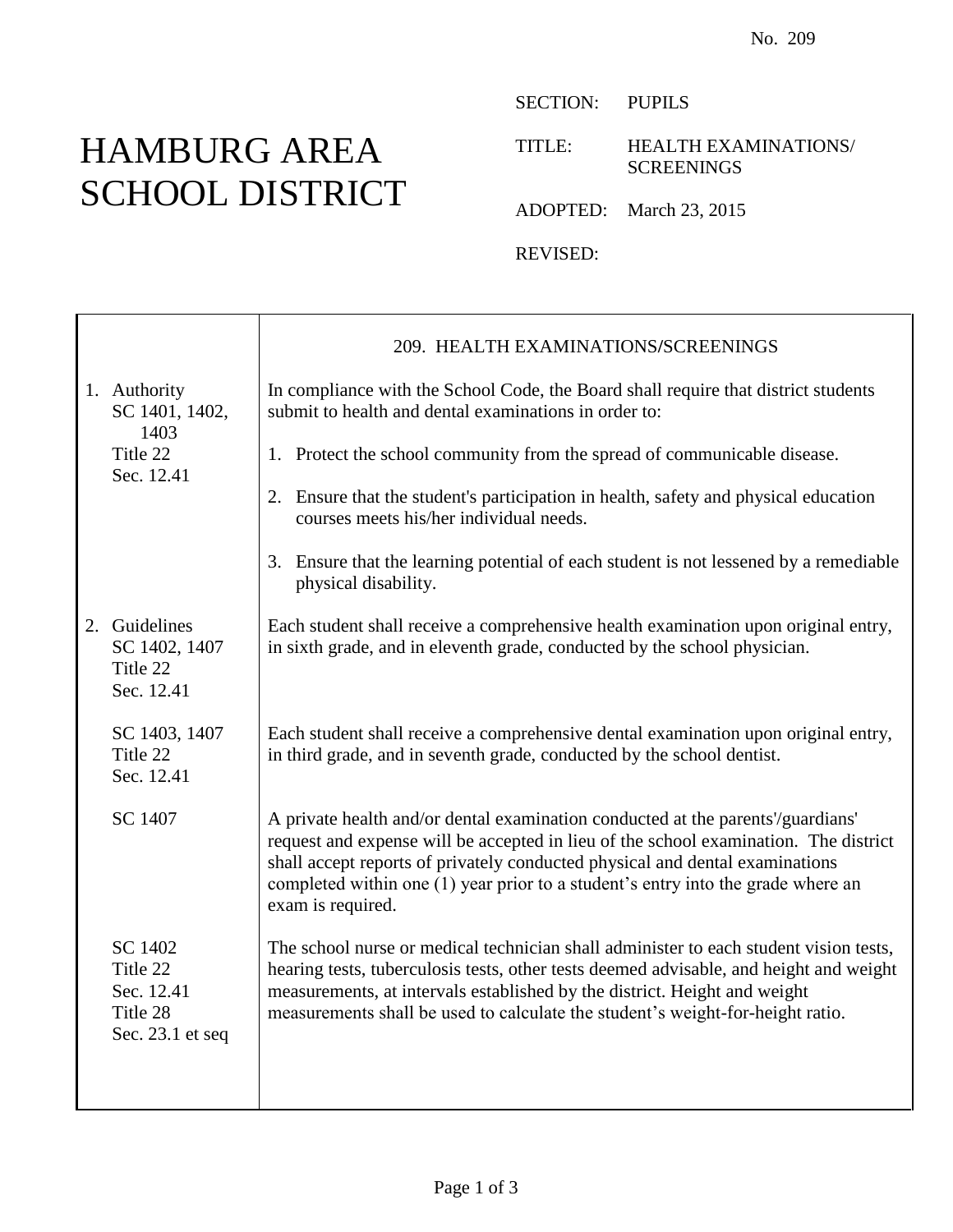## 209. HEALTH EXAMINATIONS/SCREENINGS - Pg. 2

| SC 1419<br>Title 28<br>Sec. 23.45                           | A student who presents a statement signed by the parent/guardian that a medical<br>examination is contrary to his/her religious beliefs shall be examined only when the<br>Secretary of Health determines that the student presents a substantial menace to the<br>health of others.                                                                                                                                                                                                                                                                                                                                                           |
|-------------------------------------------------------------|------------------------------------------------------------------------------------------------------------------------------------------------------------------------------------------------------------------------------------------------------------------------------------------------------------------------------------------------------------------------------------------------------------------------------------------------------------------------------------------------------------------------------------------------------------------------------------------------------------------------------------------------|
| SC 1402, 1406<br>Title 22<br>Sec. 12.41                     | Where it appears to school health officials or teachers that a student deviates from<br>normal growth and development, or where school examinations reveal conditions<br>requiring health or dental care, the parent/guardian shall be informed; and a<br>recommendation shall be made that the parent/guardian consult a private physician<br>or dentist. The parent/guardian shall be required to report to the school the action<br>taken subsequent to such notification. If the parent/guardian fails to report the action<br>taken, the school nurse or school physician shall arrange a special medical<br>examination for the student. |
| SC 1405<br>Title 28<br>Sec. 23.2<br>20 U.S.C.<br>Sec. 1232h | Parents/Guardians of students who are to receive physical and dental examinations<br>or screenings shall be notified. The notice shall include the date and location of the<br>examination or screening and notice that the parent/guardian may attend or may<br>have the examination or screening conducted privately at the parent's/guardian's<br>expense. Such statement may also include notification that the student may be<br>exempted from such examination or screening if it is contrary to the<br>parent's/guardian's religious beliefs.                                                                                           |
|                                                             | <b>Health Records</b>                                                                                                                                                                                                                                                                                                                                                                                                                                                                                                                                                                                                                          |
| SC 1402                                                     | The district shall maintain for each student a comprehensive health record which<br>includes a record of immunizations and the result of tests, measurements, regularly<br>scheduled examinations, and special examinations.                                                                                                                                                                                                                                                                                                                                                                                                                   |
| SC 1409<br>Pol. 216                                         | All health records shall be confidential and shall be disclosed only when necessary<br>for the health of the student or when requested by the parent/guardian, in accordance<br>with law and Board policy.                                                                                                                                                                                                                                                                                                                                                                                                                                     |
| SC 1409                                                     | Designated district staff shall request from the transferring school the health records<br>of students transferring into district schools. Staff shall respond to such requests for<br>the health records of students transferring from district schools to other schools.                                                                                                                                                                                                                                                                                                                                                                     |
| SC 1409<br>Pol. 800                                         | The district shall destroy student health records only after the student has not been<br>enrolled in district schools for at least two (2) years.                                                                                                                                                                                                                                                                                                                                                                                                                                                                                              |
| 3. Delegation of<br>Responsibility<br>SC 1402               | The Superintendent or designee shall instruct all staff members to continually<br>observe students for conditions that indicate health problems or disability and to<br>promptly report such conditions to the school nurse.                                                                                                                                                                                                                                                                                                                                                                                                                   |
|                                                             |                                                                                                                                                                                                                                                                                                                                                                                                                                                                                                                                                                                                                                                |